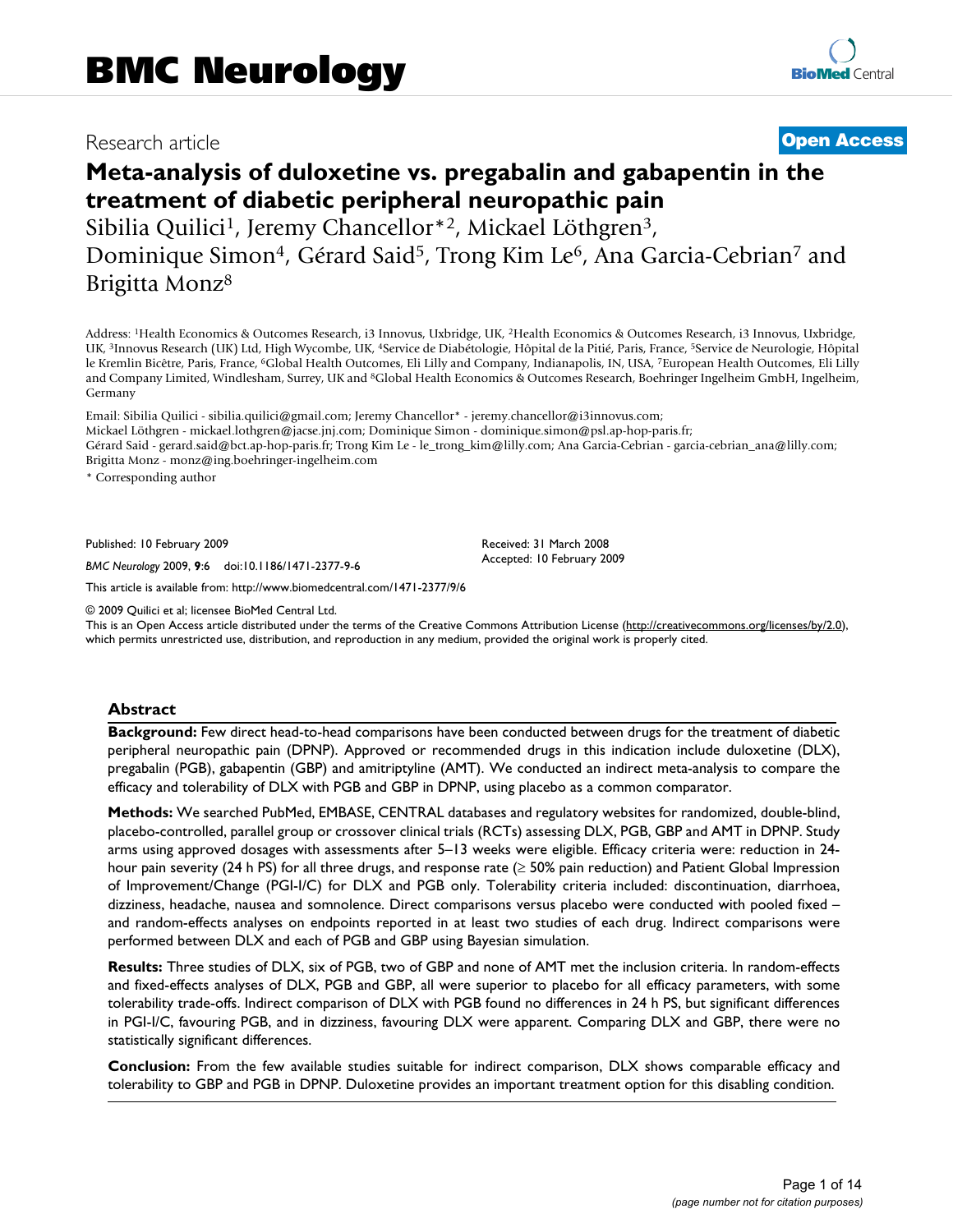# **Background**

Neuropathic pain is often associated with diabetic peripheral neuropathy and is defined as pain initiated or caused by a primary lesion or dysfunction in the nervous system [1]. In a recent cross-sectional study in the UK, the overall prevalence of chronic (>1 year) painful peripheral neuropathy was estimated to be 16.2% among patients with diabetes compared with 4.9% among matched controls [2]. The rising prevalence of type 2 diabetes is likely to increase the burden of diabetic peripheral neuropathic pain (DPNP) [3].

The main symptoms of DPNP are burning or shooting pain in the lower limbs and feet, usually occurring for more than three months. Currently, there are no approved treatments that restore nerve function. A major goal of pharmacological treatment in DPNP is therefore to control pain. Simple analgesics may provide partial, shortterm relief, but more specifically targeted drugs are normally required for sustained control of pain of neuropathic origin.

Amitriptyline, a tricyclic antidepressant (TCA) first marketed in the 1960s, is not licensed for treatment of DPNP. However, along with another TCA (nortriptyline), it is recommended in the British National Formulary as a drug of choice for treating DPNP. More recently, the use of anticonvulsants has been proposed for the treatment of neuropathic pain. Gabapentin is licensed for the treatment of neuropathic pain in Europe and for the treatment of postherpetic neuralgia, a specific type of neuropathic pain, in the US. Pregabalin was approved in 2004 for the treatment of peripheral neuropathic pain in Europe, and in 2005 for the treatment of neuropathic pain associated with diabetic peripheral neuropathy and postherpetic neuralgia (PHN) in the US. Duloxetine is a relatively balanced and potent reuptake inhibitor of serotonin and norepinephrine, approved in Europe and the US for the treatment of DPNP. It was first approved as an antidepressant for the treatment of major depressive disorder (MDD).

The aims of the meta-analysis were twofold. The first was to summarize the efficacy and tolerability of drug treatments licensed or recommended for DPNP by statistically pooling the available data from randomized, placebo-controlled trials. The second aim was to compare the efficacy and tolerability of duloxetine with pregabalin, gabapentin and amitriptyline. As most of the controlled clinical trials of these drugs are comparisons with placebo and very few head-to-head comparisons exist, an indirect approach was chosen using placebo as a common comparator.

# **Methods**

#### *Sources*

A comprehensive and systematic search of the published literature for trials of duloxetine (DLX), pregabalin (PGB),

gabapentin (GBP) and amitriptyline (AMT) in the treatment of DPNP was performed during January 2005 using PubMed, EMBASE and CENTRAL databases. The search strategy was not limited by year or language of publication. Internal study reports of all trials of duloxetine in the treatment of DPNP were provided by the primary study sponsor, Eli Lilly and Company. We are not aware of any trials of duloxetine conducted since the date of search. In addition, the Food and Drug Administration (FDA) and European Medicines Agency (EMEA) websites were searched for available reviews of PGB and GBP. As PGB had only recently been licensed for DPNP, it was considered that all trials completed by the manufacturer would be identified through these websites.

# *Study selection and validity assessment*

The drugs considered for inclusion in the meta-analysis were those licensed (DLX, PGB, GBP) or recommended (AMT) for DPNP, subject to a minimum requirement for two eligible studies of any drug. Identified references were screened using title, abstract and keywords. Studies were considered potentially eligible for inclusion in the metaanalyses of each individual drug if they were randomised, double-blind, placebo-controlled trials in diabetic neuropathy or diabetic peripheral neuropathic pain with a treatment duration of 5–13 weeks, or longer provided that results were reported for this duration. Studies could be of parallel group or crossover design, but crossover studies had to demonstrate sufficient washout period, randomisation of the order of study treatment and that subjects had stable disease over the study period. Evidence of sample size calculations for the primary efficacy variable was required, consistent with CONSORT recommendations for the reporting of clinical trials, as adopted by BioMed Central[4] and other journals. Eligibility was confirmed on review of full publications and/or study reports against the above criteria.

# *Data abstraction*

Study design data including design synopsis, treatment comparators, dosage, titration schedule and duration of treatment were abstracted, along with baseline characteristics including summary statistics of pain severity, age and sex. Summary efficacy and tolerability outcomes were also abstracted. Data were entered into spreadsheets by one author (ML) and were verified by another (SQ).

#### *Selection of outcome measures*

By assessing the commonality of outcome measures available across drugs and across the eligible studies of each drug, a set of outcomes was identified for which sufficient data were available for pooling, notwithstanding minor differences in reporting.

The primary assessment of treatment efficacy, available for all drugs, was 24-hour average pain severity (24 h PS),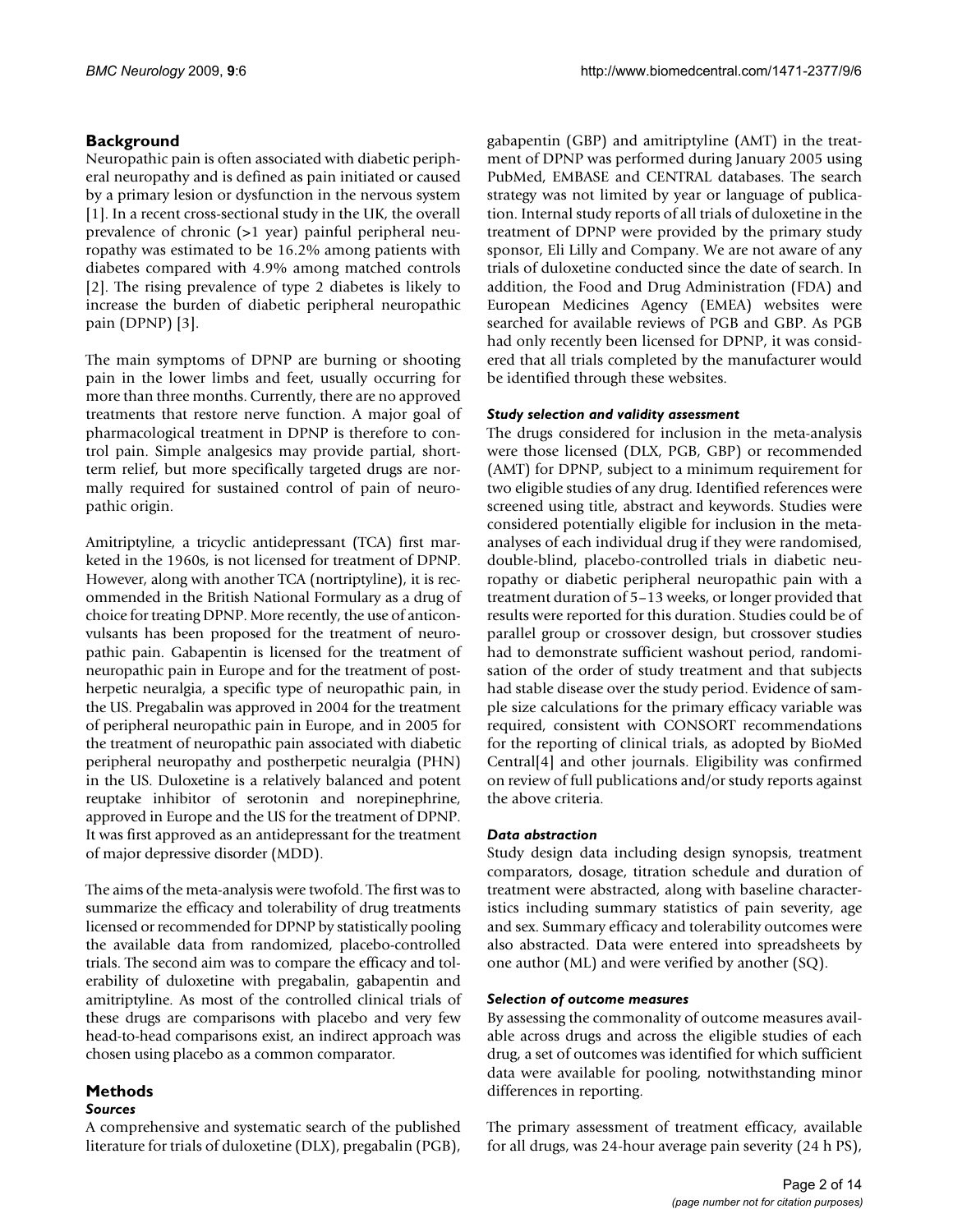treatment response and overall health improvement. 24 h PS was recorded by patients in daily or weekly diaries on an 11-point ordinal scale, ranging from  $0 =$  no pain to 10 = worst pain possible. Treatment efficacy outcomes only partially available were treatment response and patient global impression. Treatment response was defined as at least a 50% reduction in 24 h PS score from baseline, and was reported as proportions of responders. The overall health improvement was measured on the Patient Global Impression of Improvement/Change (PGI-I/C) questionnaire, a 7-point ordinal, categorical scale describing patients' reported impressions ranging from "very much improved" to "very much worse" [5].

The most frequently reported tolerability outcomes were considered. These included premature discontinuation due to lack of efficacy and due to adverse events (AEs), as well as the AE symptoms reported most frequently (>5%) in patients receiving DLX and corresponding with those reported in the studies of PGB and GBP: diarrhoea, dizziness, headache, somnolence and nausea. By definition, only symptoms reported in common between drugs could be included in the indirect meta-analyses. Treatment effects for continuous variables, such as 24 h PS, were estimated as the absolute difference between the mean change from baseline to study endpoint. Treatment effects for discrete variables (PGI-I/C, response rates and AE incidence rates) were estimated as log-odds ratios.

To test for the significance of between-study differences, analysis of variance (ANOVA) tests were used for continuous baseline measures (age, treatment effect) and the Cochrane-Mantel-Haentzel test was used for sex.

# *Quantitative data synthesis*

Direct meta-analyses were performed to estimate effect sizes for each drug compared to placebo, using classical frequentist fixed-effects (FE) and random-effects (RE) models. Studies were pooled by weighting the treatment differences by their inverse variances. Comparisons between drug and placebo were expressed as mean differences ( $\theta$ ) with 95% confidence intervals. Treatment differences between studies were tested using the Mann-Whitney U-test. FE and RE models were estimated and Cochrane Q-tests, I-squared and  $\tau^2$  statistics were used to test for and quantify between-study heterogeneity. Forest plots were generated to assess the extent of this visually. Superiority tests were performed for the direct comparisons of each active drug with placebo for each outcome, using a one-sided 95% confidence interval (CI). The number needed to treat (NNT) – the number of patients that need to be treated with drug compared to placebo to obtain one additional responder – and the number needed to harm (NNH) for discontinuation due to AEs were calculated. When 95% CIs for NNTs and NNHs were not significant (e.g. if they included a negative CI bound) the sign  $\infty$  was used for the undefined bound [6]. The NNTs/NNHs were derived from the estimated treatment differences  $(\theta)$  and from event probabilities in the control group [7].

Due to the absence of head-to-head trials, the comparisons of DLX with the other active treatments were made by means of indirect meta-analyses, using placebo as a common comparator. These were performed using a Bayesian simulation approach. The adjusted outcomes of active treatments vs. placebo from the direct comparison were pooled across available studies, to derive estimates of  $\delta$ , the mean difference in treatment effect between DLX and each comparator, along with 95% credibility intervals. Non-informative prior distributions of  $\theta$  and the between-study heterogeneity  $(\tau^2)$  were used.

Non-inferiority tests were performed for the comparisons of 24 h PS between DLX and the other drugs. A difference of 2 points on the 11-point scale was selected as the noninferiority margin, based on previous research into the correspondence of 24 h PS scores with "very much improved " and "much improved" ratings on the PGI scale [8]. For the remaining outcomes, for which no consensus exists on the minimum clinically meaningful difference, superiority tests were performed.

# **Results**

# *Literature search*

Figure 1 presents the results of the literature search, screening and review for those studies deemed eligible for inclusion in the meta-analysis. From 91 potentially relevant publications, 11 were included in the meta-analysis. Of the four randomized studies of AMT potentially eligible, one had a very small sample  $(n = 25)$  with no sample size calculation and was, therefore, excluded[9] Two studies included benzotropine as an active placebo (to preserve blinding by mimicking the anticholinergic sideeffects of amitriptyline). This precluded any tolerability comparison with no treatment. Of these two studies, one was a crossover study with no washout period. In the other, AMT was not directly compared to placebo. The sole remaining eligible study involving AMT was one of the studies of PGB (DPN-040), which included AMT as a control in addition to placebo. Due to the pre-specified minimum requirement for two eligible studies of any drug, AMT was eliminated from the meta-analysis. Hence, the meta-analysis included DLX (three unpublished studies at the time of searching, available as manufacturer's study reports)[10,11], GBP (two published studies)[12,13] and PGB (six studies, comprising four unpublished at the time of searching, available as EMEA Scientific Discussions, and two published studies) [14- 16]. The three DLX studies included 679 patients on active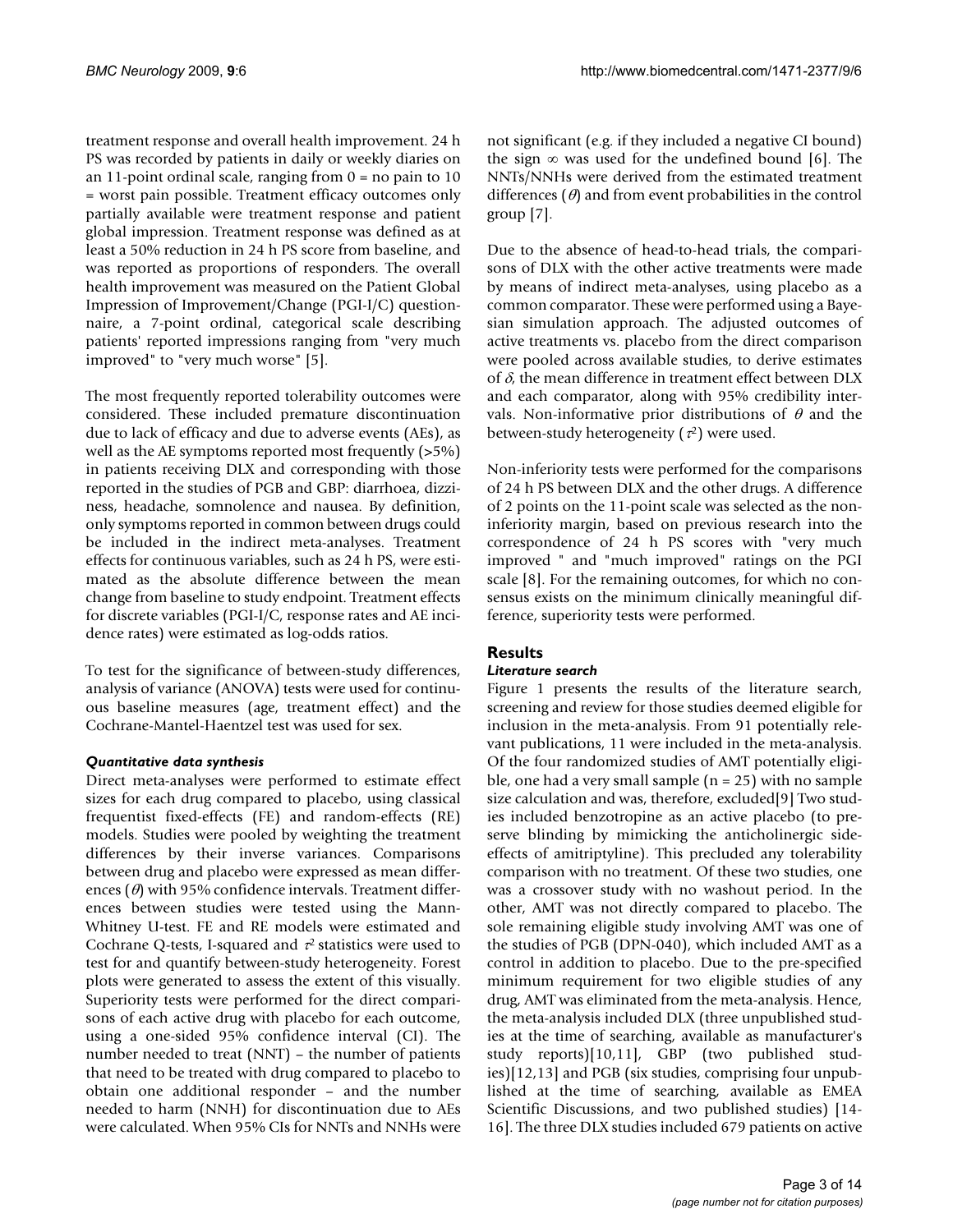



treatment and 339 on placebo; the GBP studies included 114 patients on active treatment and 111 on placebo and the PGB studies included 988 patients on active treatment and 478 on placebo.

For the DLX vs. PGB comparison, three efficacy outcomes were considered: 24 h PS, pain response and PGI-I/PGI-C, and seven tolerability outcomes: premature discontinuation due to adverse events, due to lack of efficacy and due to other reasons, dizziness, somnolence, headache and diarrhoea. For the DLX vs. GBP comparison, only the 24 h PS efficacy comparison was possible due to lack of GBP data. However, all eight tolerability outcomes were possible, comprising the seven described above plus nausea.

Some outcome measures were excluded as they were reported for some but not all of the drugs, or for some but not all trials of a drug. The three studies of DLX included some efficacy outcomes not present in the other drug studies. These included the night pain severity, the Brief Pain Index (BPI), the Clinical Global Impression of Severity (CGI-S), all of which were absent from studies of the other drugs, and the Short Form McGill Pain Questionnaire (SF-MPQ), which was included in two of the six PGB studies and one of the two GBP trials. Because it is an antidepressant, the studies of DLX in DPNP excluded patients with diagnosed depression to avoid biasing estimates of the direct effect of DLX on DPNP. This restriction did not apply to GBP and PGB.

#### *Study characteristics*

Table 1 illustrates the design and baseline characteristics of the studies included in the meta-analyses. The treatment duration varied between 5 and 12 weeks and the study dosage of individual drugs varied. Only study arms using therapeutic dosage corresponding to regulatory labelling were eligible for inclusion. In testing for overall between-study heterogeneity, significant differences were detected in the proportions of patients by sex ( $p < 0.0001$ ) and by co-morbid type 2 diabetes ( $p < 0.0001$ ), while no significant differences were found in baseline pain severity or age.

#### *Meta-analysis*

#### *Direct comparison results*

As heterogeneity between studies measured by the Q-test was not significant and the FE and RE models produced similar estimates of treatment effect for the primary and the other outcomes, only the results from the randomeffects models are reported here.

All three drugs were superior to placebo for all efficacy parameters. (Please note: effects  $(\theta)$  favouring drug over placebo take a negative sign for the outcome measures 24 h PS, PGI-I/C and tolerability but a positive sign for response). For 24 h PS,  $\theta$  (95% CIs) were DLX: -1.13 (-1.36; -0.89), PGB: -0.90 (-1.23; -0.57), GBP: -1.44 (-2.21; -0.66). Corresponding  $\theta$  values for response rate were DLX: 0.86 (0.63; 1.09) with NNT of 5 (3; 7), PGB: 0.84  $(0.52; 1.16)$  with NNT of 5  $(4; 8)$ ; and for PGI-I/C were DLX: -0.76 (-1.00; -0.51), PGB: -1.29 (-1.72; -0.86).

The forest plots in Figure 2 show point estimates and 95% CIs for the primary efficacy outcome, 24 h PS, for individual trials of each drug, along with pooled FE and RE estimates and I-squared statistics.

Table 2 presents the results of the RE analyses of DLX vs. placebo. DLX was statistically significantly more effective than placebo on all three efficacy variables. The U-test was statistically significant (indicating the existence of treatment effects) for all efficacy outcomes and all tolerability outcomes except discontinuation due to other reason and diarrhoea. DLX resulted in significantly lower premature discontinuation due to lack of efficacy than placebo. Premature discontinuation due to adverse events was signifi-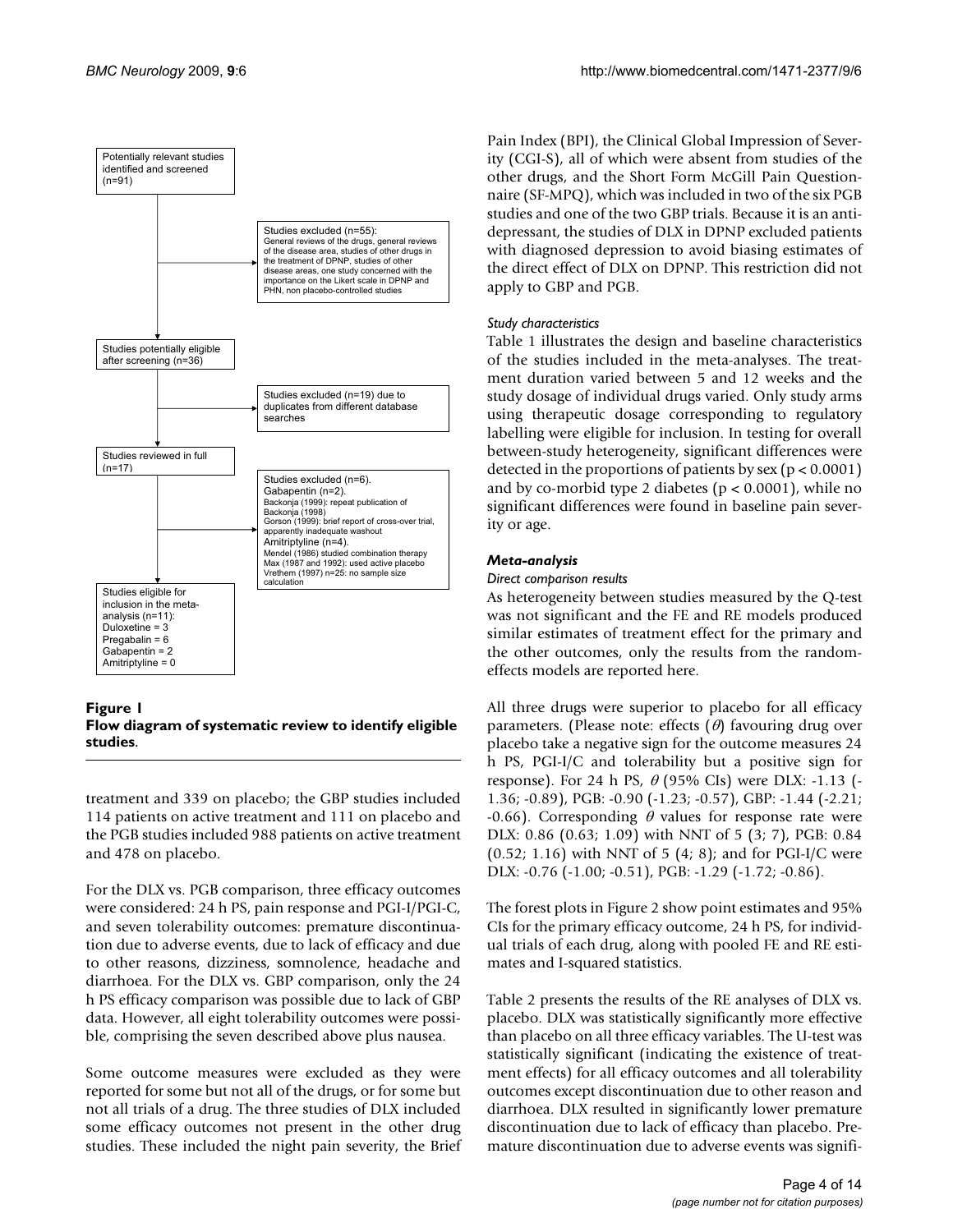| uuy Drug" |                     | Dose                 | i itration | Rangor<br>patient |
|-----------|---------------------|----------------------|------------|-------------------|
| uloxetine |                     |                      |            |                   |
| MAW       | Duloxetine 60 mg QD |                      |            | Ш                 |
|           |                     | Duloxetine 60 mg BID | 3 days     | 10                |
|           | Placebo             |                      |            | Н,                |
|           |                     |                      |            |                   |
| MAVa      | Duloxetine 60 mg QD |                      |            | Н٠                |
|           |                     | Duloxetine 60 mg BID | 3 days     | ПI                |
|           | Placebo             |                      |            | 10                |
|           |                     |                      |            |                   |
| MAVb      | Duloxetine 60 mg QD |                      |            | Ш                 |
|           |                     | Duloxetine 60 mg BID | 3 days     | Н                 |
|           |                     |                      |            |                   |

**Table 1: Study design and patient baseline characteristics.\***

| <b>Study</b>                 | <b>Druga</b> | <b>Dose</b>            | <b>Titration</b> | Randomised Treatment<br>patients (N) | duration<br>(weeks) | <b>Baseline severity</b><br>(24-hour<br>pain intensity<br>score) Mean (sd) | <b>Diabetes</b><br>type<br>(% Type 2) | <b>Diabetes</b><br><b>Duration</b><br>(years)<br>Mean (sd) | <b>Diabetes</b><br><b>Duration</b><br>(years)<br>Median | <b>DPNP</b><br><b>Duration</b><br>(years)<br>Mean | Age<br>(years)<br>Mean<br>(sd) | Gender<br>$(% \mathcal{L}_{0})$ male) |
|------------------------------|--------------|------------------------|------------------|--------------------------------------|---------------------|----------------------------------------------------------------------------|---------------------------------------|------------------------------------------------------------|---------------------------------------------------------|---------------------------------------------------|--------------------------------|---------------------------------------|
| <b>Duloxetine</b>            |              |                        |                  |                                      |                     |                                                                            |                                       |                                                            |                                                         |                                                   |                                |                                       |
| <b>HMAW</b>                  | Duloxetine   | 60 mg QD               |                  | 112                                  | 12                  | 6.01<br>(1.69)                                                             | 87.7                                  | 11.42<br>(8.20)                                            | 9.87                                                    | 3.81                                              | 59.21<br>(11.61)               | 69.3                                  |
|                              | Duloxetine   | 60 mg BID              | 3 days           | 109                                  |                     | 5.85<br>(1.38)                                                             | 90.3                                  | 10.06<br>(8.95)                                            | 7.49                                                    | 3.45                                              | 60.5<br>(10.84)                | 60.2                                  |
|                              | Placebo      |                        |                  | 115                                  |                     | 5.73<br>(1.52)                                                             | 90.4                                  | 11.44<br>(11.26)                                           | 7.52                                                    | 4.03                                              | 60.42<br>(10.5)                | 51.3                                  |
| HMAVa                        | Duloxetine   | 60 mg QD               |                  | 114                                  | 12                  | 6.12<br>(1.62)                                                             | 91.2                                  | 9.74<br>(9.55)                                             | 6.35                                                    | 3.59                                              | 59.71<br>(11.17)               | 64.9                                  |
|                              | Duloxetine   | 60 mg BID              | 3 days           | 112                                  |                     | 6.21<br>(1.54)                                                             | 92                                    | 9.88<br>(10.01)                                            | 6.65                                                    | 4.38                                              | 61.46<br>(9.94)                | 54.5                                  |
|                              | Placebo      |                        |                  | 108                                  |                     | 5.85<br>(1.42)                                                             | 89.8                                  | 11.08<br>(9.09)                                            | 9.11                                                    | 3.53                                              | 60.81<br>(10.57)               | 63.9                                  |
| <b>HMAVb</b>                 | Duloxetine   | 60 mg QD               |                  | 116                                  | 12                  | 5.55<br>(1.12)                                                             | 80.2                                  | 14.64<br>(8.92)                                            | 14.06                                                   | 4.52                                              | 58.29<br>(10.88)               | 41.4                                  |
|                              | Duloxetine   | 60 mg BID              | 3 days           | 116                                  |                     | 5.65<br>(1.29)                                                             | 85.3                                  | 13.93<br>(9.72)                                            | 11.35                                                   | 4.47                                              | 58.98<br>(9.58)                | 52.6                                  |
|                              | Placebo      |                        |                  | 116                                  |                     | 5.47<br>(1.25)                                                             | 87.9                                  | 12.83<br>(8.64)                                            | 11.32                                                   | 3.98                                              | 59.2<br>(9.84)                 | 45.7                                  |
| Pregabalin<br><b>DPN-029</b> | Pregabalin   | $100$ mg<br><b>TID</b> | I wk             | 82                                   | 5                   | 6.2<br>(1.4)                                                               | 93.8                                  |                                                            | $\overline{7}$                                          |                                                   | 59<br>(9.2)                    | 59.3                                  |
|                              | Pregabalin   | 200 mg<br><b>TID</b>   | I wk             | 82                                   |                     | 6.2<br>(1.5)                                                               | 92.7                                  |                                                            | $6.5\,$                                                 |                                                   | 62<br>(9.7)                    | 63.4                                  |
|                              | Placebo      |                        | I wk             | $97\,$                               |                     | $6.6$<br>(1.5)                                                             | 85.6                                  |                                                            | 8                                                       |                                                   | 57.8<br>(11.6)                 | 60.8                                  |
| <b>DPN-131</b>               | Pregabalin   | 100 mg<br>TID          |                  | 76                                   | 8                   | 6.5                                                                        | 84.2                                  | 9.4<br>(10.3)                                              | 6                                                       |                                                   | 59.2<br>(12.3)                 | 55.3                                  |
|                              | Placebo      |                        |                  | $70\,$                               |                     | 6.1                                                                        | $90\,$                                | 9.3<br>(10.5)                                              | $5.5\,$                                                 |                                                   | 60.3<br>(10.3)                 | 57.1                                  |
| DPN-014                      | Pregabalin   | 50 mg TID              | 2 wks            | 79                                   | $6\phantom{a}$      | $6.5\,$                                                                    | 91.1                                  |                                                            | $\overline{\mathbf{4}}$                                 |                                                   | 56.3<br>(9.4)                  |                                       |
|                              | Pregabalin   | 200 mg<br><b>TID</b>   | 2 wks            | 82                                   |                     | 6.7                                                                        | 97.6                                  |                                                            | $6.5\,$                                                 |                                                   | 57.8<br>(9.5)                  |                                       |
|                              | Placebo      |                        | 2 wks            | 85                                   |                     | 6.9                                                                        | 83.5                                  |                                                            | 9                                                       |                                                   | 57.1<br>(10.3)                 |                                       |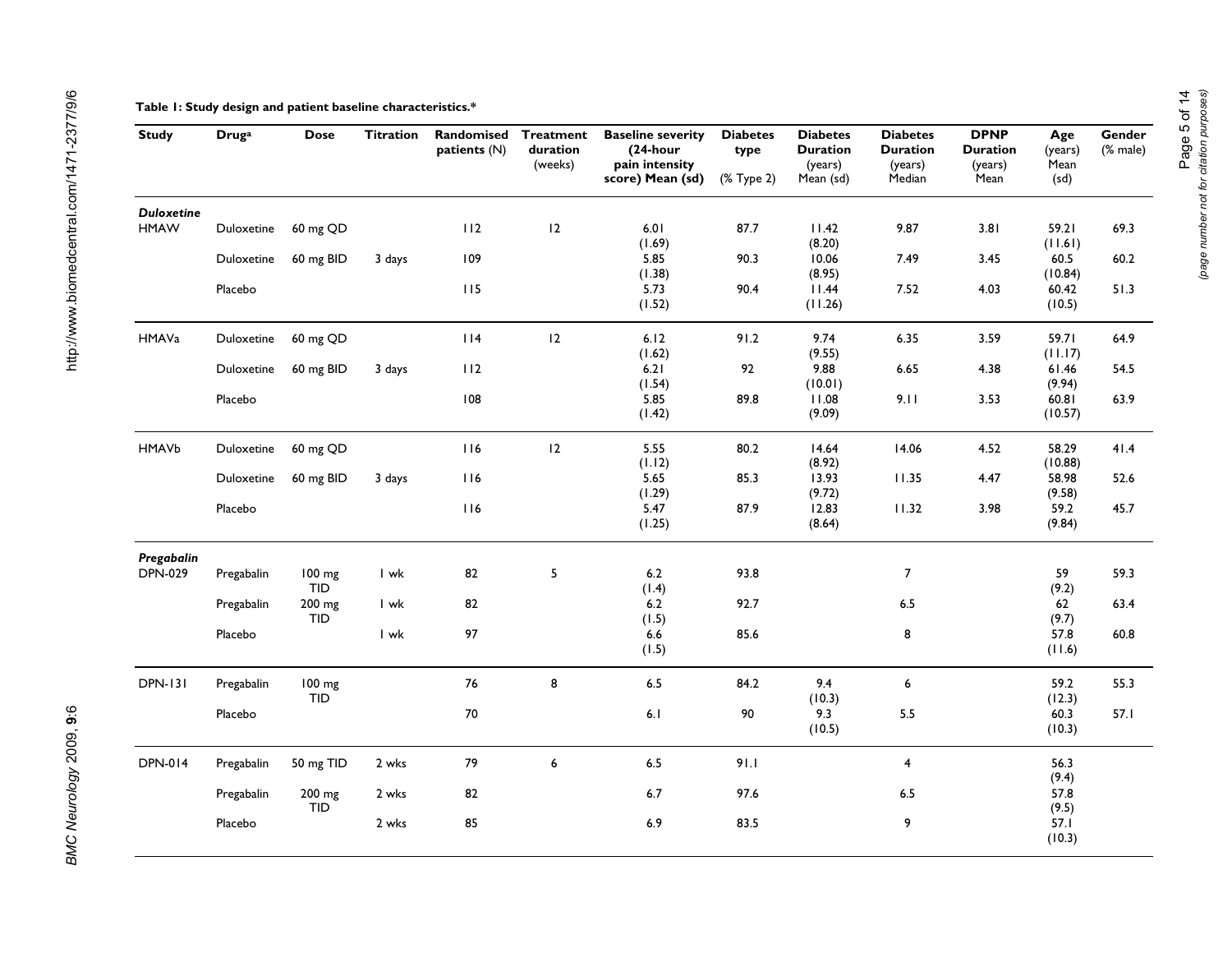| <b>DPN-040</b>   | Pregabalin                  | $200 \text{ mg}$<br><b>TID</b>        | 2 wks | 87  | 8  | 6.9     | 87.2 |               | 10.5         | 62<br>(9.4)    |      |
|------------------|-----------------------------|---------------------------------------|-------|-----|----|---------|------|---------------|--------------|----------------|------|
|                  | Amitriptylin 25 mg TID<br>e |                                       | 2 wks | 88  |    | 6.4     | 82.8 |               | 9            | 57.8<br>(12.0) |      |
|                  | Placebo                     |                                       | 2 wks | 81  |    | 6.3     | 87.7 |               | $\mathbf{H}$ | 60.6<br>(11.5) |      |
| <b>DPN-149</b>   | Pregabalin                  | 75 mg BID                             | I wks | 99  | 12 | $6.2\,$ | 86   |               | $ 2\rangle$  | 58.5<br>(12.6) |      |
|                  | Pregabalin                  | 150 mg<br><b>BID</b>                  | I wks | 99  |    | 6.4     | 84   |               | 12.5         | 57.6<br>(10.5) |      |
|                  | Pregabalin                  | 150/300 mg<br><b>BID</b>              | I wk  | 0   |    | $6.6\,$ | 86   |               | $\mathbf{H}$ | 59.5<br>(11.4) |      |
|                  | Placebo                     |                                       | I wk  | 97  |    | 6.4     | 86   |               | $\mathbf{H}$ | 58.8<br>(11.8) |      |
| <b>DPN-155</b>   | Pregabalin                  | 600 mg<br>QID                         | I wk  | 96  | 8  | 6.67    | 82.3 | 13.2          | 11.4         | $61.8$<br>(11) | 54.5 |
|                  | Pregabalin                  | Flexible<br>dose<br>$150 - 600$<br>mg | I wk  | 105 |    | 6.67    | 84.8 | 13.8          | 10.4         | 62.7<br>(10.6) | 52.5 |
|                  | Placebo                     |                                       |       | 48  |    | 6.55    | 81.3 | 13.6          | 11.5         | 61.7<br>(12.6) | 56.9 |
| Gabapentin       |                             |                                       |       |     |    |         |      |               |              |                |      |
| Backonja<br>1998 | Gabapentin                  | 1200 mg<br><b>TID</b>                 | 4 wks | 84  | 8  | 6.4     | 75   | 12<br>(9.6)   |              | 53<br>(10.5)   | 58.3 |
|                  | Placebo                     |                                       | 4 wks | 81  |    | $6.5\,$ | 75   | 11.2<br>(8.7) |              | 53<br>(10.5)   | 61.7 |
| Simpson<br>2001  | Gabapentin                  | 1200 mg<br><b>TID</b>                 | 4 wks | 30  | 8  | 6.4     | 80   | 8<br>(7.4)    |              | 48<br>(8.2)    | 60   |
|                  | Placebo                     |                                       | 4 wks | 30  |    | $6.5\,$ | 83   | 9<br>(7.8)    |              | 52<br>(9.8)    | 60   |

#### **Table 1: Study design and patient baseline characteristics.\*** *(Continued)*

\*Note: duloxetine trial arms with dose 20 mg QD and pregabalin trial arms with dose 25 mg TID were excluded from the meta-analysis; aQD: Once daily; BID: Twice daily; TID: Three times daily.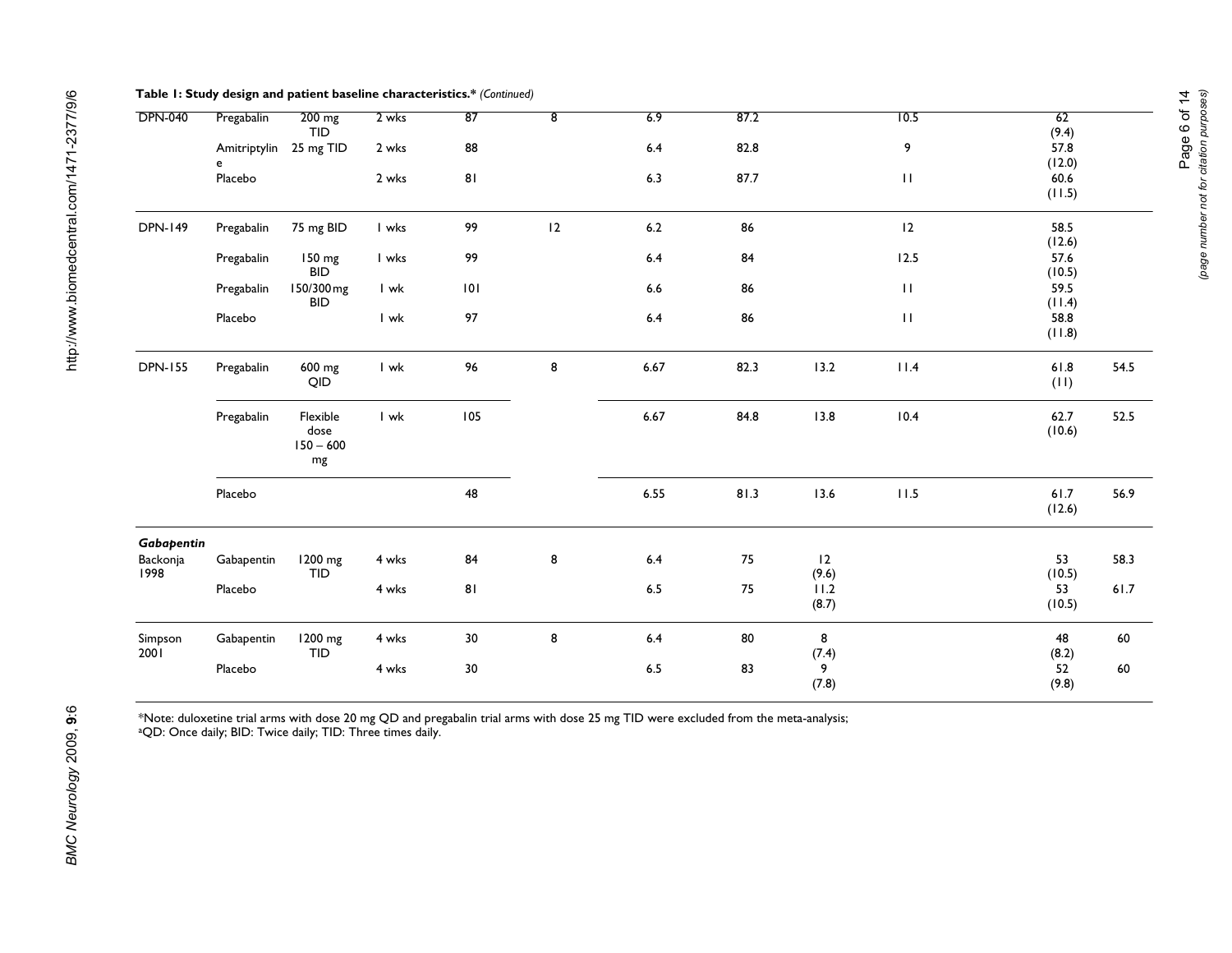cantly more common for DLX than for placebo (NNH = 11 (95% CI: 7; 23)). Between-study variance ( $\tau^2 \neq 0$ ) was detected for only two of the individual adverse event outcomes (diarrhoea and nausea). For the individual tolerability outcomes, DLX gave rise to a significantly higher incidence of dizziness, headache, nausea and somnolence than did placebo.

Table 3 presents the results of the RE analyses of PGB vs. placebo. As for DLX, PGB was significantly more effective than placebo on all three efficacy variables. A significantly lower rate of premature discontinuation due to lack of efficacy was seen for PGB than for placebo. Premature discontinuation due to AEs occurred significantly more frequently for PGB than for placebo (NNH = 19 (95% CI: 10; 48)). Heterogeneity between PGB studies was observed for all efficacy variables and for diarrhoea and dizziness. PGB gave rise to a significantly higher incidence of dizziness and somnolence than did placebo.

Table 4 presents the results of the RE model for GBP vs. placebo. GBP was significantly superior to placebo for reduction in 24 h PS, the only efficacy outcome available in common for DLX and GBP. It was not possible to calculate an NNT for GBP, as binary responder rate data were unavailable. The incidence of dizziness and of somnolence was significantly greater for GBP than for placebo. For the remaining tolerability outcomes, no significant differences were found between GBP and placebo.

# *Indirect comparison results*

The results of the indirect comparisons between DLX and PGB are presented in Table 5. For the primary efficacy outcome, reduction in 24 h PS, a difference of -0.248 (95% CI: -0.667; 0.162) was seen in favour of DLX. Hence, DLX was not inferior to PGB on this outcome, as the upper bound of the confidence interval did not exceed the noninferiority margin of +2 points. For response, the difference between DLX and PGB was close to zero and not significant. For the patient global impression (PGI-I/PGI-C) outcomes, PGB showed an improvement of 0.542 points over DLX, a difference that just reached significance (95% CI: 0.016; 1.060). DLX produced a significantly lower incidence of dizziness than did PGB, with  $\delta$  = -1.084 (-1.903; -0.317). In the other tolerability comparisons (premature discontinuation, diarrhoea, headache, somnolence), no statistically significant differences were found.

Table 6 presents the results from the indirect adjusted meta-analysis of DLX vs. GBP, in which no statistically significant differences were found.

# **Discussion**

This meta-analysis set out to compare the efficacy and tolerability of duloxetine, which is approved for the treatment of DPNP, with other drugs licensed or recommended in this indication. A variety of drugs, principally antidepressants, anticonvulsants and opioid analgesics, have been proposed for use in this difficult-to-treat condition. For example, controlled-release oxycodone has shown efficacy in diabetic painful neuropathy in two small trials [17,18]. However, at present the only formally licensed agents for DPNP are duloxetine, gabapentin and pregabalin, while amitriptyline is unlicensed but recommended for DPNP. The intended comparators to duloxetine in this study were, therefore, the tricyclic antidepressant amitriptyline and the γ-aminobutyric acid (GABA) analogues gabapentin and pregabalin.

Our approach to selecting efficacy outcomes for pooling was stricter than some previous meta-analyses in neuropathic pain. A common metric for 24 h PS based on an 11 point ordinal scale was used in the trials of duloxetine, gabapentin and pregabalin in DPNP. This allowed us to use this outcome directly and to construct from it a measure of responder rate (proportion of patients achieving 50% pain reduction). In reviews of unlicensed drugs and neuropathic pain more generally, the lack of standardisation of outcome measures across trials has required a looser definition of response rate. Previous reviews [19- 21] have reported NNTs based on the criterion of 50% pain reduction, but NNTs have also been derived from various pain scales or approximations made where data were not available. For consistency, we have reported similarly-derived NNT (and NNH) values for the placebo comparisons.

DLX was statistically superior to placebo for all three efficacy outcomes and for premature discontinuation due to lack of efficacy. Duloxetine gave rise to significantly greater incidences of dizziness, headache, nausea, somnolence and premature discontinuation due to adverse events. A similar pattern was seen with PGB, which was statistically superior to placebo for the three efficacy outcomes and for premature discontinuation due to lack of efficacy. PGB produced a significantly greater incidence of somnolence, dizziness and premature discontinuation due to adverse events. GBP was significantly superior to placebo in reducing 24 h PS and produced significantly greater scores for dizziness and somnolence than did placebo.

Our estimated NNT of 5 (95% CI: 3; 7) for the pooled studies of DLX compares with the NNTs reported elsewhere of 5.2 (95% CI: 3.7; 8.5) [22] and 4.1 (95% CI: 2.9; 7.2) [20], the latter estimate based on the first published trial of DLX [23]. Our estimated NNT for PGB (5 (95% CI: 4; 8)) was slightly higher than a previously reported value (4.2 (95% CI: 3.4; 5.4)) [24], due to our inclusion of studies DPN-149 and DPN-040. The NNTs for the individual PGB studies were very similar to those provided in a recent review [25]. Data on GBP were limited and did not pro-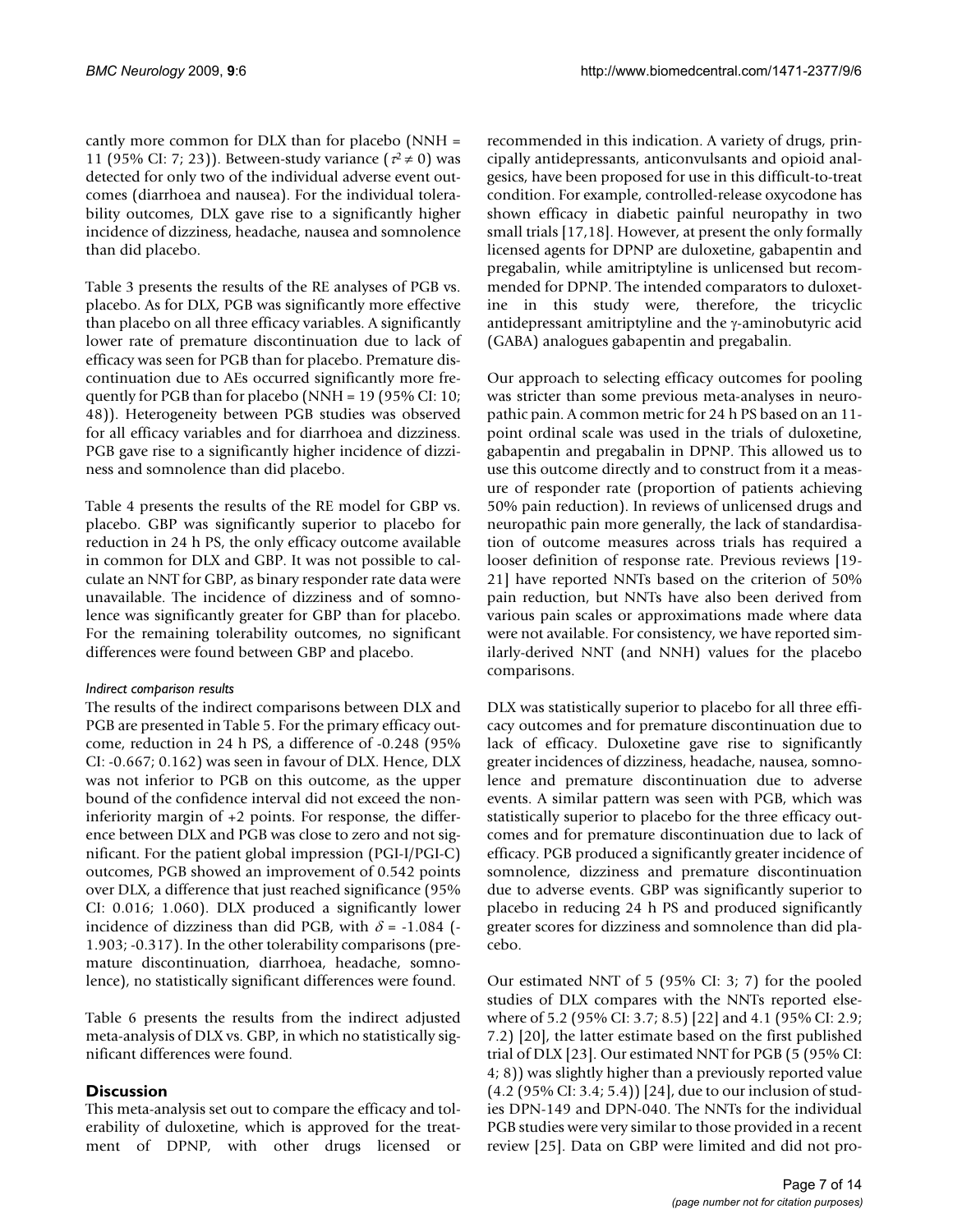

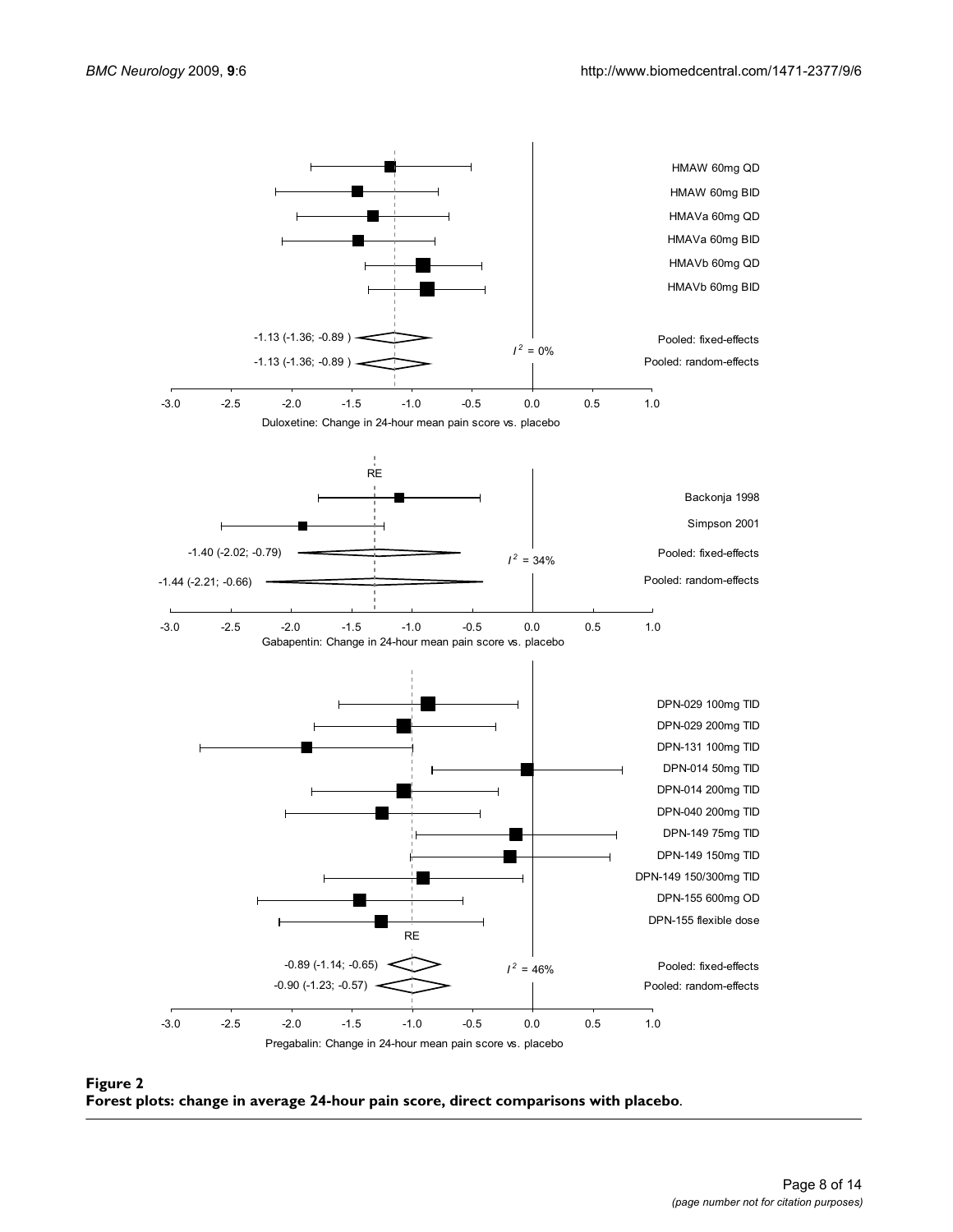#### **Table 2: Random-effects pooled results: duloxetine vs. placebo.**

| <b>Outcome</b>                          | Treatment effect ( $\theta$ ) | 95% CI for $\theta$ | U-test<br>(p-value) | $\tau^2$ | <b>NNT/NNH</b><br>$(95\% \text{ Cl})$ |
|-----------------------------------------|-------------------------------|---------------------|---------------------|----------|---------------------------------------|
| <b>Efficacy</b>                         |                               |                     |                     |          |                                       |
| Reduction in 24-hour pain intensity     | $-1.128$                      | $(-1.364; -0.891)$  | < 0.001             | 0        |                                       |
| Response                                | 0.856                         | (0.628; 1.085)      | < 0.001             | 0        | 5(3;7)                                |
| PGI                                     | $-0.756$                      | $(-1.004; -0.508)$  | < 0.001             | 0        |                                       |
| Tolerability                            |                               |                     |                     |          |                                       |
| Premature study discontinuation due to: |                               |                     |                     |          |                                       |
| - Lack of efficacy                      | $-0.962$                      | $(-1.800; -0.124)$  | (0.024)             | 0        |                                       |
| - Adverse events                        | 1.077                         | (0.663; 1.490)      | < 0.001             | 0        | 11(7; 23)                             |
| - Other                                 | $-0.278$                      | (-0.636; 0.079)     | (0.127)             | 0        |                                       |
| Diarrhoea                               | 0.233                         | (-0.436; 0.903)     | (0.307)             | 0.307    |                                       |
| <b>Dizziness</b>                        | 0.817                         | (0.398; 1.235)      | < 0.001             | 0        |                                       |
| Headache                                | 0.468                         | (0.090; 0.845)      | (0.015)             | 0        |                                       |
| Nausea                                  | 1.306                         | (0.942; 1.669)      | 0.039               | 0.039    |                                       |
| Somnolence                              | 1.472                         | (1.044; 1.900)      | <0.001              | 0        |                                       |

Note:

 $\theta$  is absolute difference for 24-hour pain intensity.

 $\theta$  is log-odds ratio for Response, PGI and all tolerability analyses.

 $\tau^2$  is between-study heterogeneity.

*NNT/NNH:* Number needed to treat, number needed to harm. NNTs were calculated for response rate and NNHs were calculated for discontinuation due to adverse events.

#### **Table 3: Random-effects pooled results: pregabalin vs. placebo.**

| <b>Outcome</b>                          | Treatment effect ( $\theta$ ) | 95% CI for $\theta$ | U-test    | $\tau^2$ | <b>NNT/NNH</b>        |
|-----------------------------------------|-------------------------------|---------------------|-----------|----------|-----------------------|
|                                         |                               |                     | (p-value) |          | $(95\% \, \text{Cl})$ |
|                                         |                               |                     |           |          |                       |
| <b>Efficacy</b>                         |                               |                     |           |          |                       |
| Reduction in 24-hour pain intensity     | $-0.901$                      | (-1.234; -0.568)    | < 0.001   | 0.147    |                       |
| Response                                | 0.840                         | (0.524; 1.155)      | < 0.001   | 0.154    | 5(4;8)                |
| PGI                                     | $-1.291$                      | (-1.722; -0.860)    | < 0.001   | 0.019    |                       |
|                                         |                               |                     |           |          |                       |
| Tolerability                            |                               |                     |           |          |                       |
| Premature study discontinuation due to: |                               |                     |           |          |                       |
| - Lack of efficacy                      | 0.713                         | (-1.205; -0.221)    | (0.005)   | 0        |                       |
| - Adverse events                        | 0.926                         | (0.463; 1.389)      | < 0.001   | 0        | 19(10; 48)            |
| - Other                                 | $-0.209$                      | (-0.721; 0.302)     | (0.330)   | 0        |                       |
| Diarrhoea                               | $-0.660$                      | $(-1.734; 0.414)$   | 0.139     | 0.139    |                       |
| <b>Dizziness</b>                        | 1.900                         | (1.314; 2.487)      | 0.028     | 0.028    |                       |
| Headache                                | $-0.216$                      | (-0.823; 0.392)     | 0.486     | 0        |                       |
| Somnolence                              | 2.063                         | (1.361; 2.764)      | < 0.001   | 0        |                       |

Note:

 $\theta$  is absolute difference for 24-hour pain intensity.

 $\theta$  is log-odds ratio for Response, PGI and all tolerability analyses.

 $\tau^2$  is between-study heterogeneity.

*NNT/NNH:* Number needed to treat, number needed to harm. NNTs were calculated for response rate and NNHs were calculated for discontinuation due to adverse events.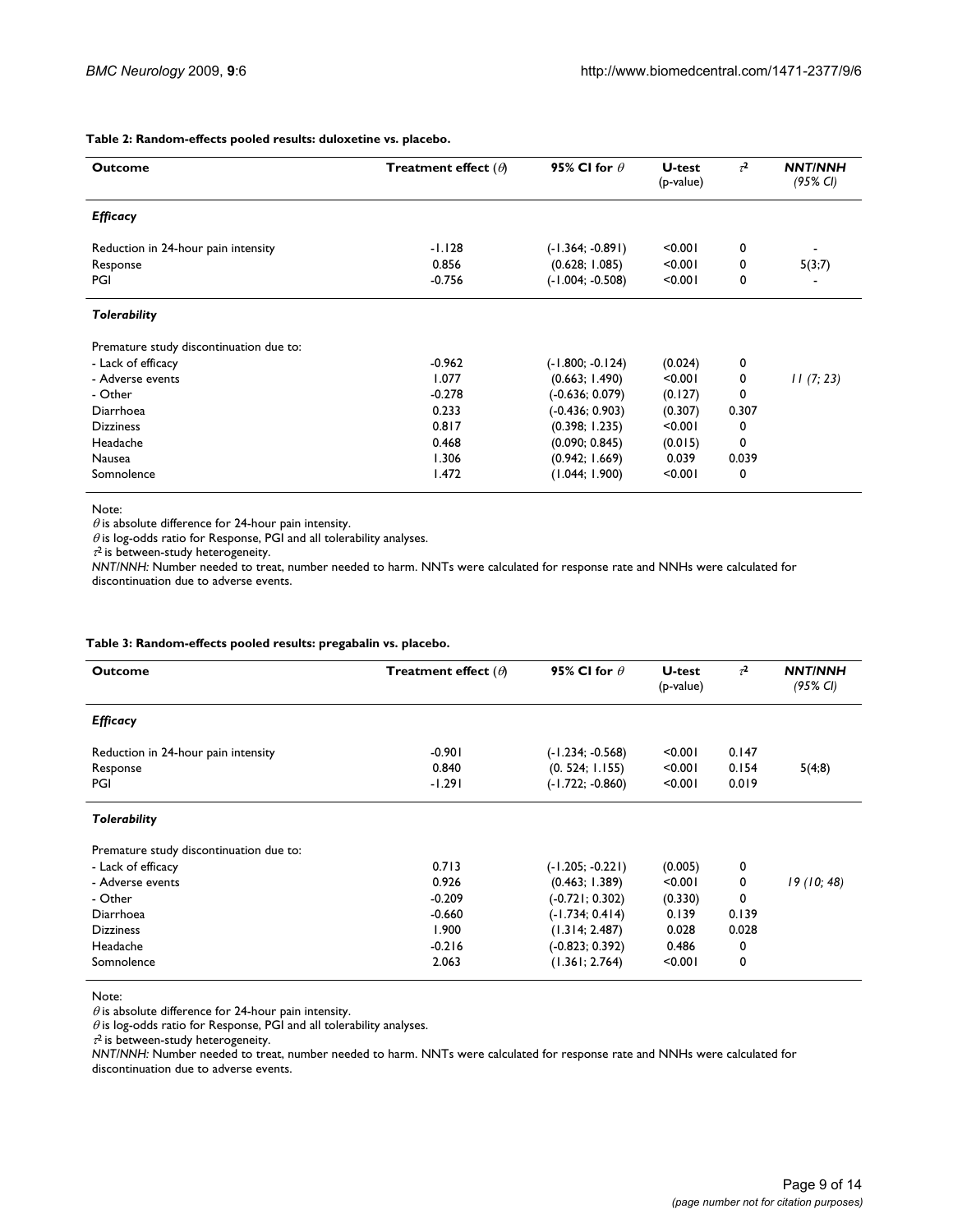#### **Table 4: Random-effects pooled results: gabapentin vs. placebo.**

| <b>Outcome</b>                          | Treatment effect ( $\theta$ ) | 95% CI for $\theta$ | U-test<br>(p-value) | $\tau^2$ | <b>NNT/NNH</b><br>$(95\% \, \text{Cl})$ |
|-----------------------------------------|-------------------------------|---------------------|---------------------|----------|-----------------------------------------|
| <b>Efficacy</b>                         |                               |                     |                     |          |                                         |
| Reduction in 24-hour pain intensity     | $-1.437$                      | $(-2.211; -0.663)$  | < 0.001             | 0.109    | $*$                                     |
| Tolerability                            |                               |                     |                     |          |                                         |
| Premature study discontinuation due to: |                               |                     |                     |          |                                         |
| - Lack of efficacy                      | $-1.066$                      | (-2.786; 0.653)     | 0.224               | 0        |                                         |
| - Adverse events                        | 0.241                         | (-0.786; 1.267)     | 0.646               | 0        | 63 (30; $\infty$ )                      |
| - Other                                 | $-0.036$                      | (-1.162; 1.090)     | 0.950               | 0        |                                         |
| Diarrhoea                               | 0.393                         | (-0.555; 1.341)     | 0.416               | 0        |                                         |
| <b>Dizziness</b>                        | 1.833                         | (0.834; 2.833)      | < 0.001             | 0        |                                         |
| Headache                                | 1.146                         | (-0.018; 2.310)     | 0.054               | 0        |                                         |
| Nausea                                  | 0.595                         | (-0.532; 1.722)     | 0.301               | 0        |                                         |
| Somnolence                              | 1.582                         | (0.643; 2.520)      | 0.001               | 0        |                                         |

Note:

 $\theta$  is absolute difference for 24-hour pain intensity.

 $\theta$  is log-odds ratio for all tolerability analyses.

 $\tau^2$  is between-study heterogeneity.

*NNT/NNH:* Number needed to treat, number needed to harm. \* NNT was not calculated, due to absence of required binary data on responder rates. NNH was calculated for discontinuation due to adverse events.

#### **Table 5: Indirect comparison results: duloxetine vs. pregabalin.**

| <b>Outcome</b>                                                 | Indirect treatment comparison<br>$(\delta)$<br>Mean (median) | 95% CI for $\delta$                                  | <b>Between-study variance</b><br>$(\tau^2)$<br>Mean (median) | 95% CI for<br>$\tau^2$                            |
|----------------------------------------------------------------|--------------------------------------------------------------|------------------------------------------------------|--------------------------------------------------------------|---------------------------------------------------|
| <b>Efficacy</b>                                                |                                                              |                                                      |                                                              |                                                   |
| Reduction in 24-hour pain intensity<br>Response<br>PGI-I/PGI-C | $-0.248(0.248)$<br>0.033(0.034)<br>0.542(0.545)              | $(-0.667;0.162)$<br>(-0.393;0.451)<br>(0.016; 1.060) | 0.052(0.024)<br>0.075(0.052)<br>0.025(0.009)                 | (0.001; 0.252)<br>(0.001; 0.287)<br>(0.001;0.151) |
| Tolerability                                                   |                                                              |                                                      |                                                              |                                                   |
| Premature study discontinuation due<br>to:                     |                                                              |                                                      |                                                              |                                                   |
| - Lack of efficacy                                             | $-0.251(-0.235)$                                             | (-1.288;0.717)                                       | 0.0580.015                                                   | (0.001; 0.381)                                    |
| - Adverse events                                               | 0.152(0.154)                                                 | (-0.505;0.790)                                       | 0.039(0.012)                                                 | (0.001; 0.243)                                    |
| - Other                                                        | $-0.068(-0.069)$                                             | (-0.735;0.589)                                       | 0.045(0.013)                                                 | (0.001; 0.281)                                    |
| Diarrhoea                                                      | 0.886(0.885)                                                 | (-0.414; 2.183)                                      | 0.248(0.050)                                                 | (0.001; 1.628)                                    |
| <b>Dizziness</b>                                               | $-1.084$ $(-1.074)$                                          | $(-1.903; -0.317)$                                   | 0.075(0.020)                                                 | (0.001; 0.477)                                    |
| Headache                                                       | 0.700(0.704)                                                 | (-0.078; 1.458)                                      | 0.037(0.011)                                                 | (0.001; 0.235)                                    |
| Somnolence                                                     | $-0.554(-0.552)$                                             | $(-1.458; 0.328)$                                    | 0.052(0.013)                                                 | (0.001; 0.347)                                    |

Note:

δ is the mean difference in treatment effect between DLX and each comparator.

 $\tau^2$  is between-study heterogeneity.

vide information on treatment response. Recent reviews reported NNTs of 3.4 (95% CI: 2.1; 5.4) or 3.8 (95% CI: 3.4; 5.4) in DPNP for GBP [24,26]. Otherwise, previous meta-analyses in neuropathic pain differ from the present study in indications and drugs studied, so are not directly comparable. Two reviews [20,26] concluded that across

the neuropathic conditions relieved by these agents, the tricyclic antidepressants (TCAs) appear to have the lowest NNT, at approximately 3, though as noted in the recent EFNS guidelines [22] the individual trials are invariably small, crossover studies that may overestimate the efficacy of TCAs.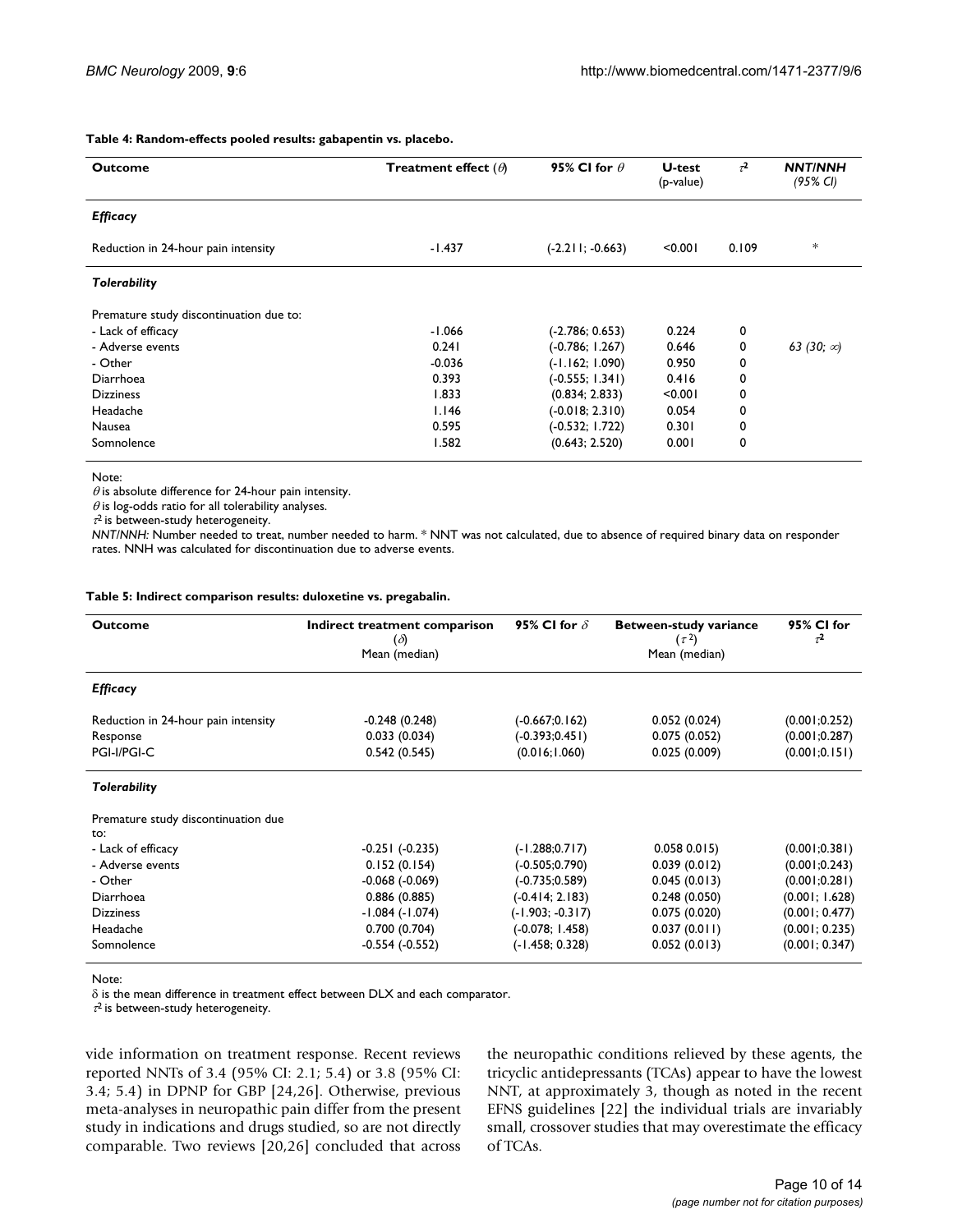| <b>Outcome</b>                             | Indirect treatment comparison<br>$(\delta)$<br>Mean (median) | 95% CI for $\delta$ | <b>Between-study variance</b><br>$(\tau^2)$<br>Mean (median) | 95% CI for<br>$\tau^2$ |
|--------------------------------------------|--------------------------------------------------------------|---------------------|--------------------------------------------------------------|------------------------|
| <b>Efficacy</b>                            |                                                              |                     |                                                              |                        |
| Reduction in 24-hour pain intensity        | 0.270(0.266)                                                 | $(-0.469; 1.022)$   | 0.041(0.013)                                                 | (0.001; 0.247)         |
| Tolerability                               |                                                              |                     |                                                              |                        |
| Premature study discontinuation due<br>to: |                                                              |                     |                                                              |                        |
| - Lack of efficacy                         | 0.067(0.065)                                                 | $(-1.988; 2.116)$   | 0.177(0.028)                                                 | (0.001; 1.281)         |
| - Adverse events                           | 0.841(0.835)                                                 | $(-0.348; 2.065)$   | 0.062(0.015)                                                 | (0.001; 0.406)         |
| - Other                                    | $-0.245(-0.252)$                                             | $(-1.527; 1.075)$   | 0.060(0.015)                                                 | (0.001; 0.386)         |
| Diarrhoea                                  | $-0.244(-0.246)$                                             | $(-1.645; 1.164)$   | 0.273(0.051)                                                 | (0.001; 1.825)         |
| <b>Dizziness</b>                           | $-1.044$ $(-1.054)$                                          | $(-2.258; 0.183)$   | 0.090(0.021)                                                 | (0.001; 0.590)         |
| Headache                                   | $-0.689(-0.697)$                                             | $(-1.986; 0.638)$   | 0.053(0.013)                                                 | (0.001; 0.348)         |
| Nausea                                     | 0.704(0.700)                                                 | $(-0.567; 2.021)$   | 0.085(0.022)                                                 | (0.001; 0.529)         |
| Somnolence                                 | $-0.101(-0.107)$                                             | $(-1.249; 1.078)$   | 0.080(0.016)                                                 | (0.001; 0.545)         |

**Table 6: Indirect comparison results: duloxetine vs. gabapentin.**

Note:

δ is the mean difference in treatment effect between DLX and each comparator.

 $\tau^2$  is between-study heterogeneity.

Indirect adjusted comparisons were performed between DLX and PGB and between DLX and GBP, using placebo as the common comparator. Comparing DLX with PGB, only two comparisons reached significance: PGI-I/PGI-C, which favoured PGB, and the incidence of dizziness, which favoured DLX. In the comparisons between DLX and GBP, no statistically significant differences were detected.

Meta-analysis can be a powerful tool for comparing treatments across individual clinical trials, but caution is needed in its application and in the interpretation of results. We comment below on some limitations of the present study. The precision of the effect size estimated by meta-analysis depends in part upon the number of contributing trials and their size. Only in the last few years have formal clinical programs to support regulatory approval of drugs proposed for use in DPNP been carried out. This is reflected in the small number of trials that met the eligibility criteria for this meta-analysis.

In particular, the exclusion of amitriptyline from the meta-analysis warrants discussion as, along with other TCAs, it has been used in painful diabetic neuropathy for approximately 30 years. Although strong consensus exists for the clinical value of the TCAs, the clinical evidence stems from a series of small trials mainly conducted in the 1980s and 1990s, which were not designed to meet current regulatory requirements. As a result, relatively few studies met the formal criteria for inclusion in this metaanalysis. Among 20 articles describing the use of AMT in neuropathic pain, four were clinical trials of AMT monotherapy but only one of these, in which AMT and PGB were compared to placebo, met our pre-specified eligibility criteria. In that study, AMT achieved a numerically greater response rate than PGB. Of the two studies by Max, [27,28] the earlier was a small crossover study with no washout period between AMT and placebo. The later study randomised subjects to one of two crossover comparisons: AMT vs. desipramine and fluoxetine vs. placebo. Twenty patients completed both comparisons but no direct comparison of AMT and placebo was reported. The studies by Max employed different pain measures from those used in the DLX, GBP and PGB studies. Moreover, benzotropine was used as an active placebo to mimic the anticholinergic side-effects of amitriptyline. This was designed to preserve blinding but precluded any tolerability comparison between AMT and no treatment.

Nevertheless, systematic reviews have reported NNT/ NNH values for AMT and the TCAs as a class, based on various definitions of response. For example, Finnerup [20] reported a pooled NNT for the TCAs in peripheral pain of 2.3 (95% CI 2.1–2.7). McQuay[21] reported an NNT for AMT of 2.1 (95% CI 1.5–3.5), based on Max[28]. This was calculated from the 15 of 29 patients on AMT and 1 of 29 on placebo who reported "complete", "virtually complete" or "a lot of" relief. McQuay reported an NNT of 15.3 (95% CI 3.5–8) for fluoxetine, based on 22 of 46 patients on fluoxetine and 19 of 46 on placebo who achieved "complete", "a lot of" or "moderate" relief studied by Max [27]. The only trial involving AMT using the response rate criteria of our meta-analysis was the regulatory trial DPN-040 of pregabalin, which included AMT as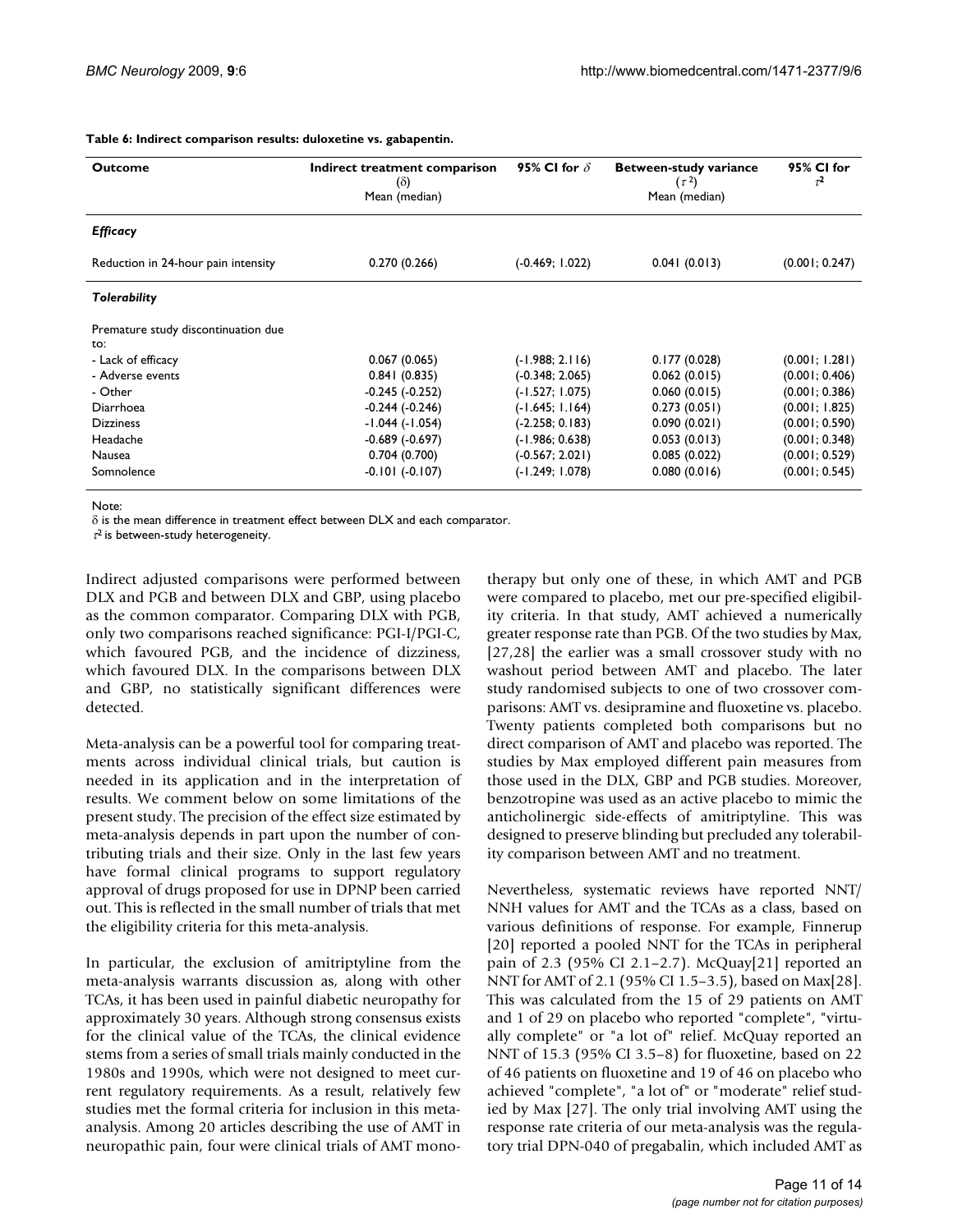an active control as well as placebo. The NNT for response for AMT compared to placebo in this study was 5, rather higher than reported elsewhere. Therefore, when comparing NNT values across studies, it should be recognised that these depend, *inter alia*, on the underlying definitions of response. The accepted convention in pain studies is to define the NNT as the number of patients needed to treat to obtain one patient with at least 50% pain relief, but obtaining this statistic may require some subjectivity. In our meta-analysis, the outcome of 24 h PS measured on an 11-point ordinal scale was available across all included trials, so responder rates based on at least 50% pain relief could be obtained in a consistent manner. In other studies, various categorical scales have been used and judgement is required as to which levels of response correspond to 50% or greater pain relief. While we acknowledge that inclusion of AMT would have been desirable in view of the consensus for its clinical value and its widespread use in DPNP, the above data constraints precluded that possibility for this particular study.

Although opioids were excluded from this meta-analysis, as none is licensed in painful diabetic neuropathy, oxycodone has been shown to be effective in this indication in two randomized, placebo-controlled trials [17,18]. European guidelines [22] report a combined NNT for these trials of 2.6 (95% CI 1.9–4.1), though they warn that the eligibility of prior opioid users may have exaggerated the response rate.

Only two small studies of GBP were eligible. The three studies of DLX and six studies of PGB involved more patients, reflecting that these were trials designed to meet regulatory authorities' requirements. Pooled estimates from small numbers of trials may gain little in precision over estimates from the individual trials. This is not necessarily a concern where trials are large and adequately powered, where differences in effect sizes are large, or both. However, the two studies of GBP contributed only 114 patients on active drug, and pooling them produced only modest shrinkage in the confidence intervals. Moreover, concerns have been expressed that small studies tend to suffer from design shortcomings, such that they overestimate effect size [29]. It was not possible to calculate an NNT for GBP. Therefore, we believe that the most important and valid results in this study are the direct comparisons of DLX and PGB with placebo and the indirect comparisons between DLX and PGB. Investigating the validity of indirect adjusted comparisons, Song [30] found that the results of indirect comparisons usually, but not always, agree with results from head-to-head randomised clinical trials, and concluded that in the absence of direct evidence, adjusted indirect comparisons may provide useful information.

The possibility of study selection bias is a potential threat to the validity of meta-analyses. For DLX and PGB, we are confident that all studies in DPNP were identified, and that selection bias was therefore unlikely. As of the date the literature search was performed, the manufacturer provided study reports of all completed trials of DLX, none of which had been published. The three eligible trials of DLX have since been published [23,31,32]. No relevant trials have been conducted since the time of the search. We did not contact the manufacturer of PGB and GBP to identify unpublished studies, as we considered that all relevant evidence would have been disclosed to the FDA and EMEA, whose drug assessments are in the public domain. The European Public Assessment Report, which was published in December 2004, only one month prior to our literature search, stated that it included all six completed trials of PGB in DPNP. Two of these six trials had been published at the time of search[15,16], and a further three [33-35] had been published as of October 2008. The apparently unpublished study is DPN-040, which included AMT as an active comparator. All six studies we identified, along with a recently completed seventh trial [36] not revealed by our search, have recently been the subject of an article [37] reviewing dose response to PGB. For GBP, which is a patent-expired drug, it is unlikely that any recent (unpublished) manufacturersponsored trials have been conducted.

The systematic review process to determine study eligibility appears to have resulted in a reasonably homogeneous selection. Trial designs shared many common features, outcome metrics and patient characteristics (except for gender and proportion with type 2 diabetes), and we detected little evidence of overall heterogeneity between the trials included. With respect to the between-study variability in outcomes for each drug, there were no significant differences, but we conservatively chose to report RE as well as FE models in the drug vs. placebo comparisons.

To demonstrate the equivalence of two drugs, it is common practice to perform tests of non-inferiority. In the context of DPNP, 24 h PS is the only efficacy outcome for which a clinically meaningful non-inferiority margin has been documented, based on the work of Farrar [8], who proposed a margin of two points on the 11-point pain intensity rating scale. However, it was unnecessary to invoke this non-inferiority margin in the comparisons of DLX with PGB and GBP. Using the stricter criterion of equivalence, there was no difference in the 24 h PS scores between DLX and each of these comparator drugs, and we conclude that DLX is equivalent to GBP and PGB on this outcome. Although PGB showed a statistically greater score than DLX on the PGI-I/PGI-C outcome, it is not clear that the measured difference of approximately 0.5 points is clinically meaningful. This categorical seven-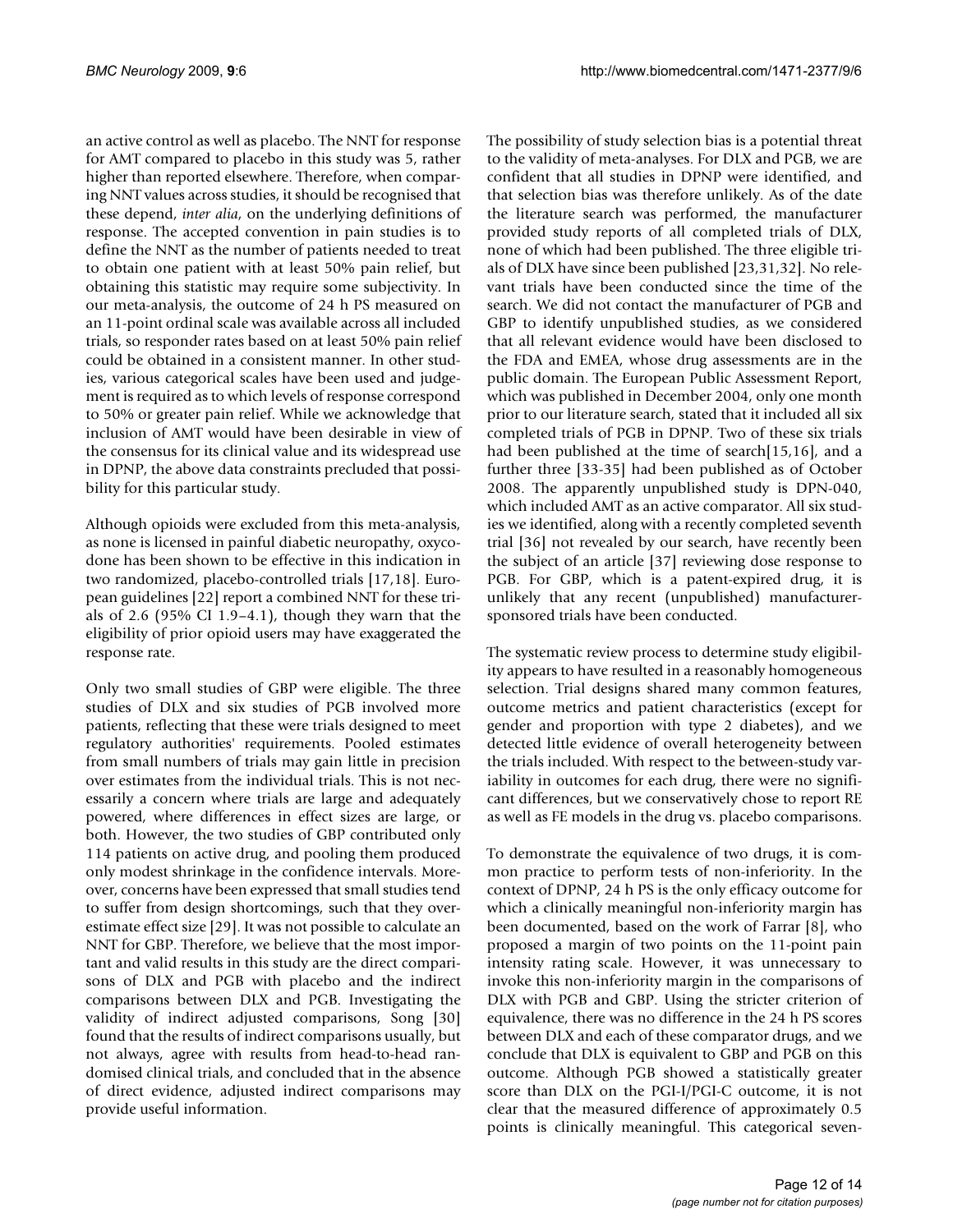point scale describes "very much improved", "much improved", "minimally improved", "no change", "minimally worse", "much worse" and "very much worse". Intuitively, it is difficult to conclude that less than a whole interval change on this scale is meaningful. If a whole interval were accepted as the non-inferiority margin, DLX would be non-inferior to PGB in terms of patients' global impressions.

The indirect comparisons of tolerability were, by definition, limited to those outcomes for which data were reported in common for each comparator. One outcome for which a comparison was not possible in this study was weight gain. The European Public Assessment Report refers to dose-related weight gain with PGB (2.4–8.2% of patients), compared to 0.8% of placebo-treated patients, over all neuropathic pain indications. Among DPNP patients for whom data were available, the mean weight gain over the assessment period was 1.6 kg for PGBtreated patients and 0.3 kg for placebo-treated patients. In the Integrated Safety Summary for DLX in diabetic neuropathic pain, DLX did not differ significantly from routine care or placebo controls in the incidence of weight gain.

### **Conclusion**

Based on the pooling of common outcomes measured in randomized, controlled trials, we conclude that duloxetine is comparably effective and tolerable in the treatment of diabetic peripheral neuropathic pain to two anticonvulsants, gabapentin and pregabalin, which are pharmacologically unrelated to duloxetine. The summary reporting of trial results tends to conceal that response and tolerability to the various types of pharmacological treatment may be highly individual. In neuropathic pain, the empirical approach to treatment and the common use of off-label treatments attest to the clinical need for a wide range of drug choices. This study suggests that duloxetine may offer a valuable, additional option for this disabling condition.

#### **Competing interests**

TKL and AG-C are employees of Eli Lilly and Company and BM is an employee of Boehringer Ingelheim. These two companies market duloxetine, which is indicated for DPNP, in the European Union. Eli Lilly and Company reimbursed i3 Innovus for payment of the Journal's article processing charge. JC is a current employee, and SQ is a former employee, of i3 Innovus, a business unit of Ingenix Pharmaceutical Services Limited, which carried out the study reported here under a commercial contract with Eli Lilly and Company. ML is a former employee of Innovus Research (UK) Ltd, which was acquired by Ingenix in 2006. Funding was not contingent upon publication of the manuscript. GS and DS have received fees as occasional advisors to Eli Lilly and Company and DS has received financial support from Lilly to conduct a pilot study on the determinants of diabetes-related complications. None of the authors hold stocks or shares in Eli Lilly and Company or Boehringer Ingelheim, the latter company being privately owned. No patents have been applied for relating to the content of the manuscript. None of the authors has any other financial or non-financial competing interests.

#### **Authors' contributions**

The systematic review, the selection of included studies and outcome measures, analysis or reporting of results were performed entirely independently by those authors who are (JC) or were (SQ, ML) employees of i3 Innovus or Innovus Research (UK) Ltd. Protocols for the systematic review and meta-analyses were developed by i3 Innovus (ML), reviewed and commented on by all authors, and amendments were made based on the recommendations of Professors Simon and Said. The systematic review (ML), analyses (SQ) and manuscript preparation (JC) were performed by i3 Innovus; the manuscript was reviewed and agreed by all co-authors.

#### **Acknowledgements**

The study was sponsored by Eli Lilly and Company, which provided internal study reports of all controlled trials of duloxetine in DPNP, and Boehringer Ingelheim International GmbH.

#### **References**

- 1. IASP Task Force on Taxonomy: *Classification of Chronic Pain* 2nd edition. Seattle: IASP Press; 1994.
- 2. Daousi C, MacFarlane IA, Woodward A, Nurmikko TJ, Bundred PE, Benbow SJ: **[Chronic painful peripheral neuropathy in an urban](http://www.ncbi.nlm.nih.gov/entrez/query.fcgi?cmd=Retrieve&db=PubMed&dopt=Abstract&list_uids=15317601) [community: a controlled comparison of people with and](http://www.ncbi.nlm.nih.gov/entrez/query.fcgi?cmd=Retrieve&db=PubMed&dopt=Abstract&list_uids=15317601) [without diabetes.](http://www.ncbi.nlm.nih.gov/entrez/query.fcgi?cmd=Retrieve&db=PubMed&dopt=Abstract&list_uids=15317601)** *Diabetic Medicine* 2004, **21:**976-982.
- 3. Leibson CL, Williamson DF, Melton LJ III, Palumbo PJ, Smith SA, Ransom JE, *et al.*: **[Temporal trends in BMI among adults with dia](http://www.ncbi.nlm.nih.gov/entrez/query.fcgi?cmd=Retrieve&db=PubMed&dopt=Abstract&list_uids=11522703)[betes.](http://www.ncbi.nlm.nih.gov/entrez/query.fcgi?cmd=Retrieve&db=PubMed&dopt=Abstract&list_uids=11522703)** *Diabetes Care* 2001, **24:**1584-1589.
- 4. Moher D, Schulz KF, Altman DG: **[The CONSORT statement:](http://www.ncbi.nlm.nih.gov/entrez/query.fcgi?cmd=Retrieve&db=PubMed&dopt=Abstract&list_uids=11336663) [revised recommendations for improving the quality of](http://www.ncbi.nlm.nih.gov/entrez/query.fcgi?cmd=Retrieve&db=PubMed&dopt=Abstract&list_uids=11336663) [reports of parallel group randomized trials.](http://www.ncbi.nlm.nih.gov/entrez/query.fcgi?cmd=Retrieve&db=PubMed&dopt=Abstract&list_uids=11336663)** *BMC Med Res Methodol* 2001, **1:**2.
- 5. Guy W: **ECDEU assessment manual for psychopharmacology, revised.** Rockville, MD, US Department of Health, Education, and Welfare publication (ADM), National Institute of Mental Health; 1976:76-338.
- 6. Altman DG: **[Confidence intervals for the number needed to](http://www.ncbi.nlm.nih.gov/entrez/query.fcgi?cmd=Retrieve&db=PubMed&dopt=Abstract&list_uids=9804726) [treat.](http://www.ncbi.nlm.nih.gov/entrez/query.fcgi?cmd=Retrieve&db=PubMed&dopt=Abstract&list_uids=9804726)** *BMJ* 1998, **317:**1309-1312.
- 7. Whitehead A: **Presentation and interpretation of results.** In controlled clinical trials Chichester: Wiley; 2002:194-196.
- 8. Farrar JT, Young JP Jr, LaMoreaux L, Werth JL, Poole RM: **[Clinical](http://www.ncbi.nlm.nih.gov/entrez/query.fcgi?cmd=Retrieve&db=PubMed&dopt=Abstract&list_uids=11690728) [importance of changes in chronic pain intensity measured on](http://www.ncbi.nlm.nih.gov/entrez/query.fcgi?cmd=Retrieve&db=PubMed&dopt=Abstract&list_uids=11690728) [an 11-point numerical pain rating scale.](http://www.ncbi.nlm.nih.gov/entrez/query.fcgi?cmd=Retrieve&db=PubMed&dopt=Abstract&list_uids=11690728)** *Pain* 2001, **94:**149-158.
- 9. Vrethem M, Boivie J, Arnqvist H, Holmgren H, Lindstrom T, Thorell LH: **[A comparison a amitriptyline and maprotiline in the](http://www.ncbi.nlm.nih.gov/entrez/query.fcgi?cmd=Retrieve&db=PubMed&dopt=Abstract&list_uids=9430812) [treatment of painful polyneuropathy in diabetics and nondi](http://www.ncbi.nlm.nih.gov/entrez/query.fcgi?cmd=Retrieve&db=PubMed&dopt=Abstract&list_uids=9430812)[abetics.](http://www.ncbi.nlm.nih.gov/entrez/query.fcgi?cmd=Retrieve&db=PubMed&dopt=Abstract&list_uids=9430812)** *Clin J Pain* 1997, **13:**313-323.
- 10. Eli Lilly and Company: **F1J-MC-HMAW Study Report (internal).** 2004.
- 11. Eli Lilly and Company: **F1J-MC-HMAV Study Report (internal).** 2004.
- 12. Backonja M, Beydoun A, Edwards KR, Schwartz SL, Fonseca V, Hes M, *et al.*: **[Gabapentin for the symptomatic treatment of pain](http://www.ncbi.nlm.nih.gov/entrez/query.fcgi?cmd=Retrieve&db=PubMed&dopt=Abstract&list_uids=9846777)[ful neuropathy in patients with diabetes mellitus: a rand](http://www.ncbi.nlm.nih.gov/entrez/query.fcgi?cmd=Retrieve&db=PubMed&dopt=Abstract&list_uids=9846777)[omized controlled trial.](http://www.ncbi.nlm.nih.gov/entrez/query.fcgi?cmd=Retrieve&db=PubMed&dopt=Abstract&list_uids=9846777)** *JAMA* 1998, **280:**1831-1836.